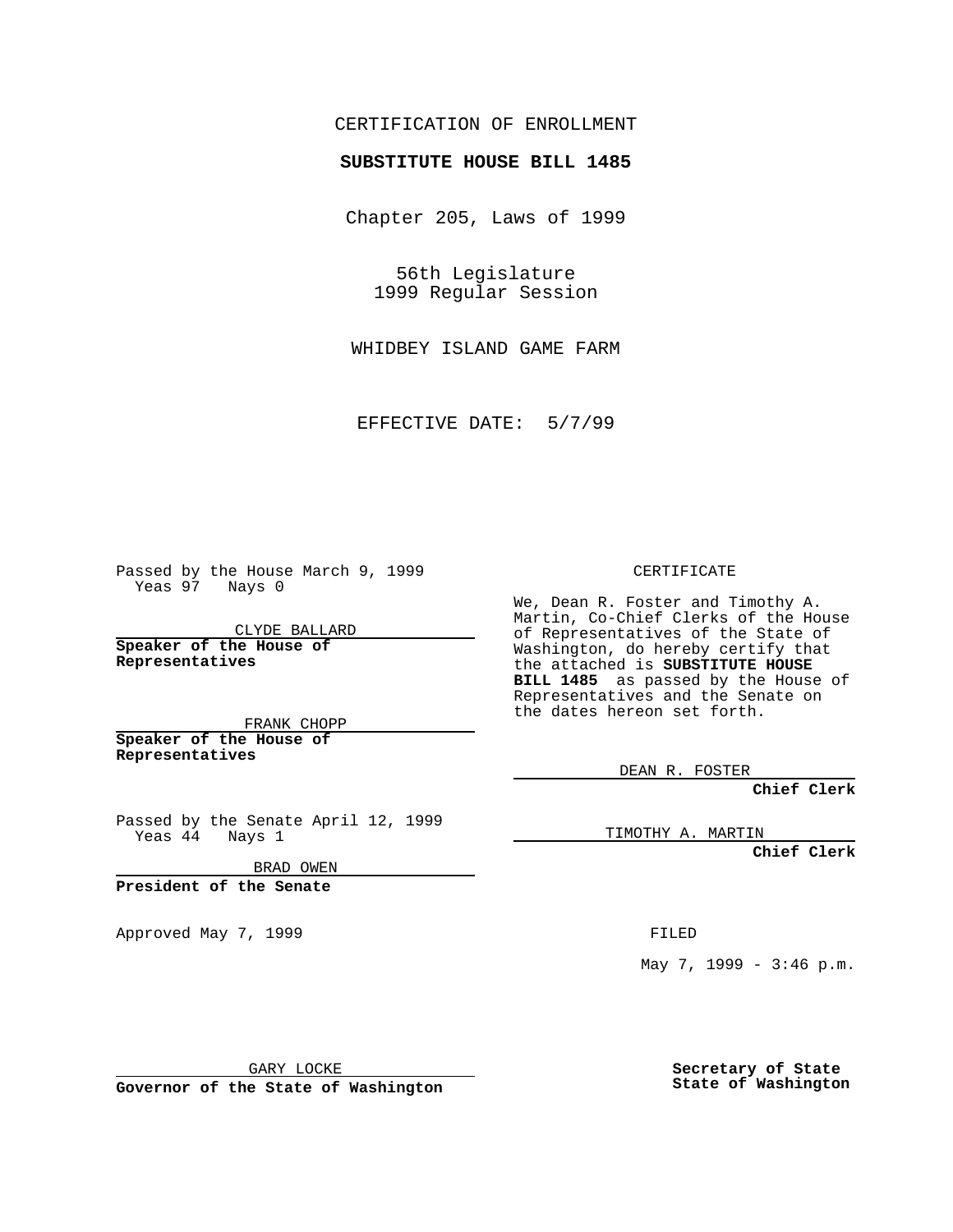## **SUBSTITUTE HOUSE BILL 1485** \_\_\_\_\_\_\_\_\_\_\_\_\_\_\_\_\_\_\_\_\_\_\_\_\_\_\_\_\_\_\_\_\_\_\_\_\_\_\_\_\_\_\_\_\_\_\_

\_\_\_\_\_\_\_\_\_\_\_\_\_\_\_\_\_\_\_\_\_\_\_\_\_\_\_\_\_\_\_\_\_\_\_\_\_\_\_\_\_\_\_\_\_\_\_

Passed Legislature - 1999 Regular Session

## **State of Washington 56th Legislature 1999 Regular Session**

**By** House Committee on Capital Budget (originally sponsored by Representatives Barlean and Anderson)

Read first time 02/25/1999.

 AN ACT Relating to the Whidbey Island game farm; adding a new section to chapter 77.12 RCW; creating a new section; and declaring an emergency.

BE IT ENACTED BY THE LEGISLATURE OF THE STATE OF WASHINGTON:

 NEW SECTION. **Sec. 1.** A new section is added to chapter 77.12 RCW to read as follows:

 (1) The department shall endeavor to sell the property known as Whidbey Island game farm, Island county.

 (2) If the sale takes place one year or less from the effective date of this section, the property may be sold only to a nonprofit corporation, a consortium of nonprofit corporations, or a municipal corporation that intends to preserve, to the extent practicable, the property for purposes of undeveloped open space and historical preservation.

 (3) If the sale takes place more than one year after the effective date of this section, the conditions in subsection (2) of this section do not apply.